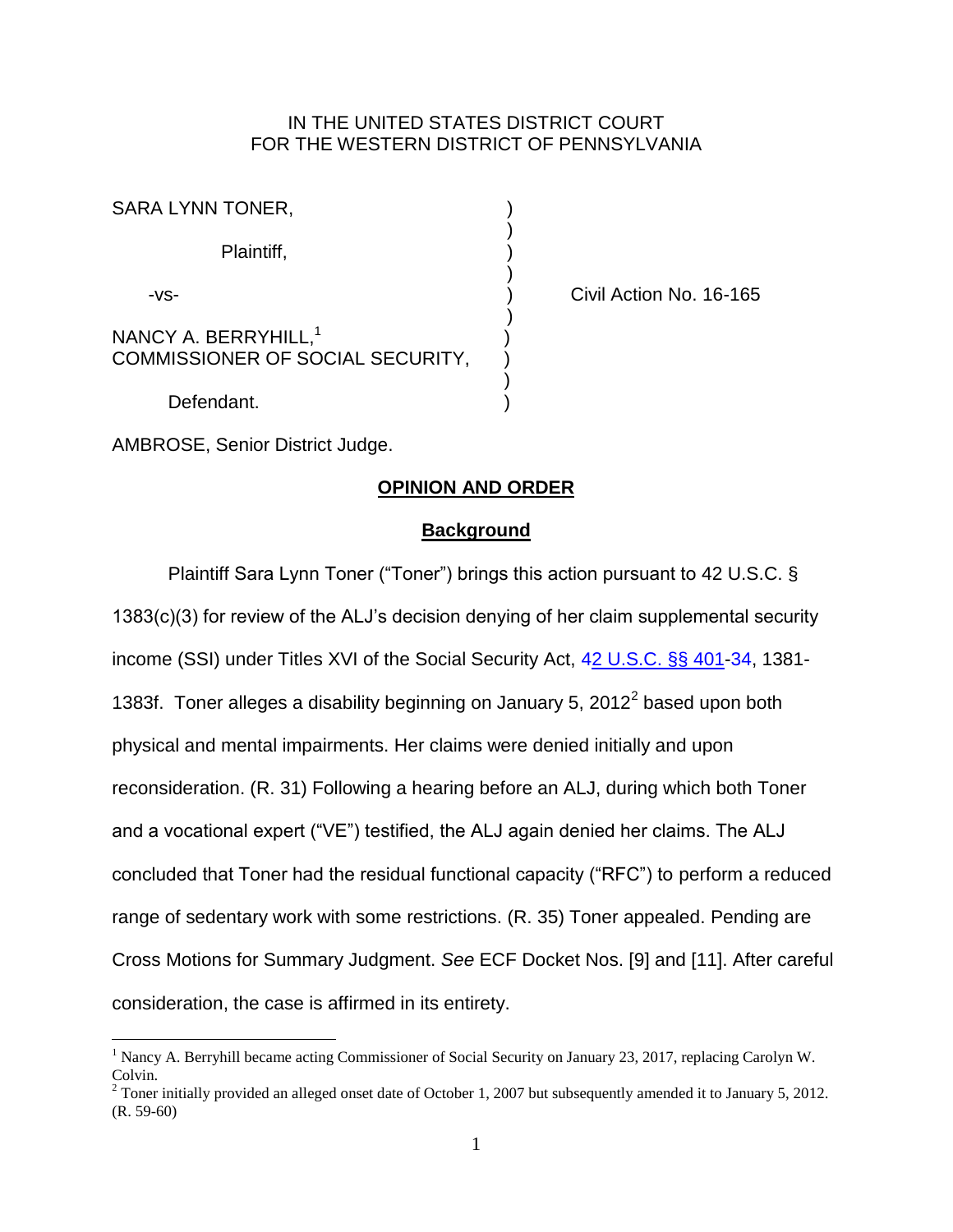## **Legal Analysis**

#### 1. Standard of Review

The standard of review in social security cases is whether substantial evidence exists in the record to support the Commissioner's decision. *Allen v. Bowen*, 881 F.2d [37, 39 \(3d Cir. 1989\).](http://www.westlaw.com/Find/default.wl?rs=kmfn4.8&vr=2.0&kmvr=2.6&FindType=Y&DB=0000350&serialnum=1989111756&kmsource=da3.0) Substantial evidence has been defined as "more than a mere scintilla. It means such relevant evidence as a reasonable mind might accept as adequate.@ *Ventura v. Shalala,* [55 F.3d 900, 901 \(3d Cir. 1995\),](http://www.westlaw.com/Find/default.wl?rs=kmfn4.8&vr=2.0&kmvr=2.6&FindType=Y&DB=0000506&serialnum=1995121575&kmsource=da3.0) *quoting [Richardson v.](http://www.westlaw.com/Find/default.wl?rs=kmfn4.8&vr=2.0&kmvr=2.6&FindType=Y&DB=0000780&serialnum=1971127062&kmsource=da3.0)  Perales,* [402 U.S. 389, 401 \(1971\).](http://www.westlaw.com/Find/default.wl?rs=kmfn4.8&vr=2.0&kmvr=2.6&FindType=Y&DB=0000780&serialnum=1971127062&kmsource=da3.0) Determining whether substantial evidence exists is "not merely a quantitative exercise." *Gilliland v. Heckler*[, 786 F.2d 178, 183 \(3d Cir.](http://www.westlaw.com/Find/default.wl?rs=kmfn4.8&vr=2.0&kmvr=2.6&FindType=Y&DB=0000350&serialnum=1986114400&kmsource=da3.0)  [1986\)](http://www.westlaw.com/Find/default.wl?rs=kmfn4.8&vr=2.0&kmvr=2.6&FindType=Y&DB=0000350&serialnum=1986114400&kmsource=da3.0) (*citing Kent v. Schweiker*[, 710 F.2d 110, 114 \(3d Cir. 1983\)\)](http://www.westlaw.com/Find/default.wl?rs=kmfn4.8&vr=2.0&kmvr=2.6&FindType=Y&DB=0000350&serialnum=1983129619&kmsource=da3.0). "A single piece of evidence will not satisfy the substantiality test if the secretary ignores, or fails to resolve, a conflict created by countervailing evidence. Nor is evidence substantial if it is overwhelmed by other evidence – particularly certain types of evidence (e.g., that offered by treating physicians)." *[Id.](http://www.westlaw.com/Find/default.wl?rs=kmfn4.8&vr=2.0&kmvr=2.6&FindType=Y&DB=0000350&serialnum=1983129619&kmsource=da3.0)* The Commissioner's findings of fact, if supported by substantial evidence, are conclusive. 42 U.S.C. §405(g); *Dobrowolsky v. Califano*, 606 [F.2d 403, 406 \(3d Cir. 1979\).](http://www.westlaw.com/Find/default.wl?rs=kmfn4.8&vr=2.0&kmvr=2.6&FindType=Y&DB=0000350&serialnum=1979114681&kmsource=da3.0) A district court cannot conduct a *de novo* review of the Commissioner's decision or re-weigh the evidence of record. *Palmer v. Apfel*, 995 [F.Supp. 549, 552 \(E.D. Pa. 1998\).](http://www.westlaw.com/Find/default.wl?rs=kmfn4.8&vr=2.0&kmvr=2.6&FindType=Y&DB=0000345&serialnum=1998062598&kmsource=da3.0) Where the ALJ's findings of fact are supported by substantial evidence, a court is bound by those findings, even if the court would have decided the factual inquiry differently. *Hartranft v. Apfel*[, 181 F.3d 358, 360 \(3d Cir.](http://www.westlaw.com/Find/default.wl?rs=kmfn4.8&vr=2.0&kmvr=2.6&FindType=Y&DB=0000506&serialnum=1999124157&kmsource=da3.0)  [1999\).](http://www.westlaw.com/Find/default.wl?rs=kmfn4.8&vr=2.0&kmvr=2.6&FindType=Y&DB=0000506&serialnum=1999124157&kmsource=da3.0) To determine whether a finding is supported by substantial evidence, however, the district court must review the record as a whole. *See,* 5 U.S.C. '706.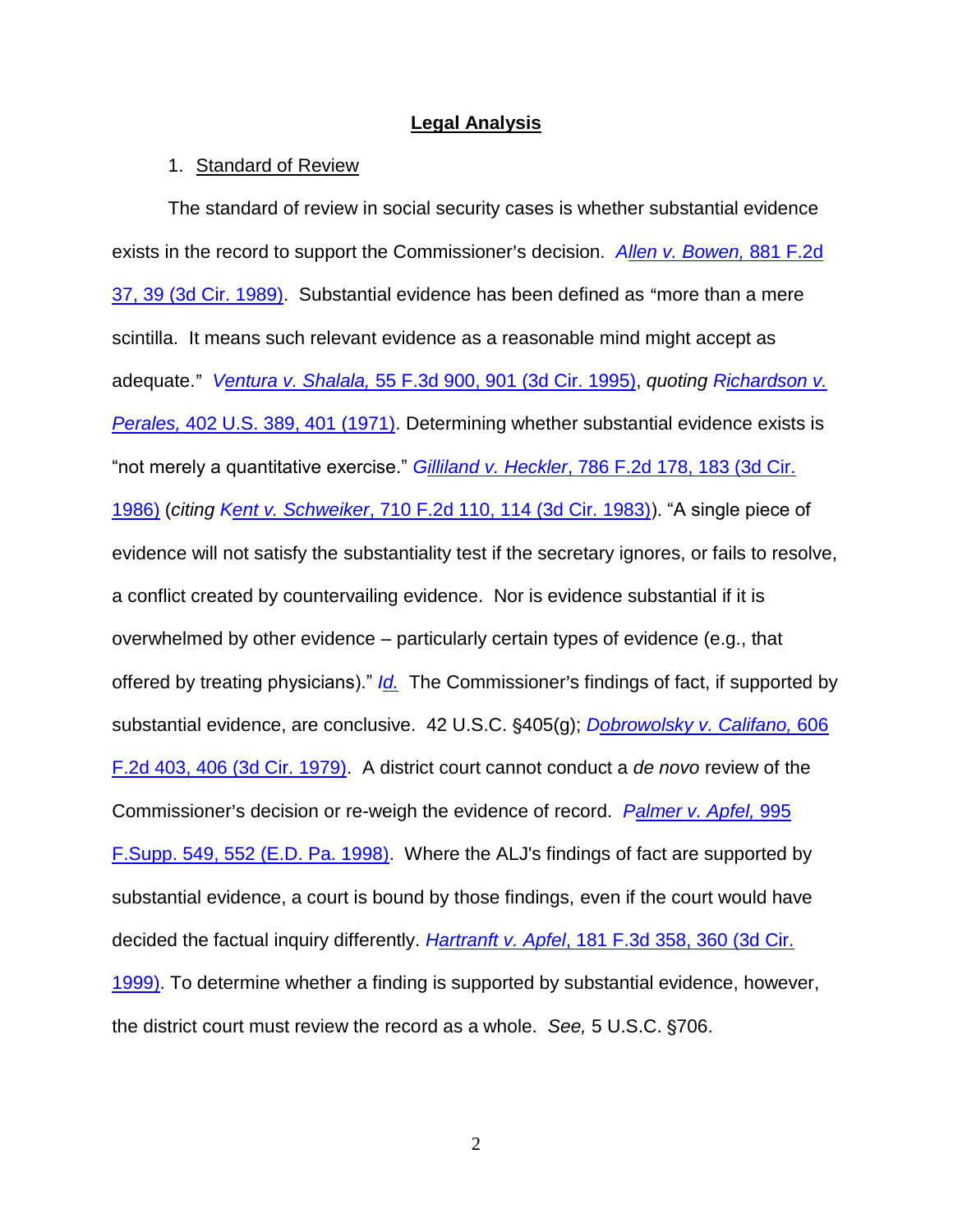To be eligible for social security benefits, the claimant must demonstrate that he cannot engage in substantial gainful activity because of a medically determinable physical or mental impairment which can be expected to result in death or which has lasted or can be expected to last for a continuous period of at least 12 months. 42 [U.S.C. § 423\(d\)\(1\)\(A\);](http://www.westlaw.com/Find/default.wl?rs=kmfn4.8&vr=2.0&kmvr=2.6&FindType=L&DB=1000546&DocName=42USCAS423&kmsource=da3.0) [Brewster v. Heckler, 786 F.2d 581, 583 \(3d Cir. 1986\).](http://www.westlaw.com/Find/default.wl?rs=kmfn4.8&vr=2.0&kmvr=2.6&FindType=Y&DB=0000350&serialnum=1986114041&kmsource=da3.0) The Commissioner has provided the ALJ with a five-step sequential analysis to use when evaluating the disabled status of each claimant. [20 C.F.R. § 404.1520\(a\).](http://www.westlaw.com/Find/default.wl?rs=kmfn4.8&vr=2.0&kmvr=2.6&FindType=L&DB=1000547&DocName=20CFRS404.1520&kmsource=da3.0) The ALJ must determine: (1) whether the claimant is currently engaged in substantial gainful activity; (2) if not, whether the claimant has a severe impairment; (3) if the claimant has a severe impairment, whether it meets or equals the criteria listed in 20 C.F.R., pt. 404, subpt. P, appx. 1; (4) if the impairment does not satisfy one of the impairment listings, whether the claimant's impairments prevent him from performing his past relevant work; and (5) if the claimant is incapable of performing his past relevant work, whether he can perform any other work which exists in the national economy, in light of his age, education, work experience, and residual functional capacity. [20 C.F.R. § 404.1520.](http://www.westlaw.com/Find/default.wl?rs=kmfn4.8&vr=2.0&kmvr=2.6&FindType=L&DB=1000547&DocName=20CFRS404.1520&kmsource=da3.0) The claimant carries the initial burden of demonstrating by medical evidence that he is unable to return to his previous employment (steps 1-4). [Dobrowolsky, 606 F.2d at 406.](http://www.westlaw.com/Find/default.wl?rs=kmfn4.8&vr=2.0&kmvr=2.6&FindType=Y&DB=0000350&serialnum=1979114681&kmsource=da3.0) Once the claimant meets this burden, the burden of proof shifts to the Commissioner to show that the claimant can engage in alternative substantial gainful activity (step 5). [Id.](http://www.westlaw.com/Find/default.wl?rs=kmfn4.8&vr=2.0&kmvr=2.6&FindType=Y&DB=0000350&serialnum=1979114681&kmsource=da3.0) A district court, after reviewing the entire record, may affirm, modify, or reverse the decision with or without remand to the Commissioner for rehearing. Podedworny v. Harris, 745 F.2d [210, 221 \(3d Cir. 1984\).](http://www.westlaw.com/Find/default.wl?rs=kmfn4.8&vr=2.0&kmvr=2.6&FindType=Y&DB=0000350&serialnum=1984145001&kmsource=da3.0)

2. Opinion Evidence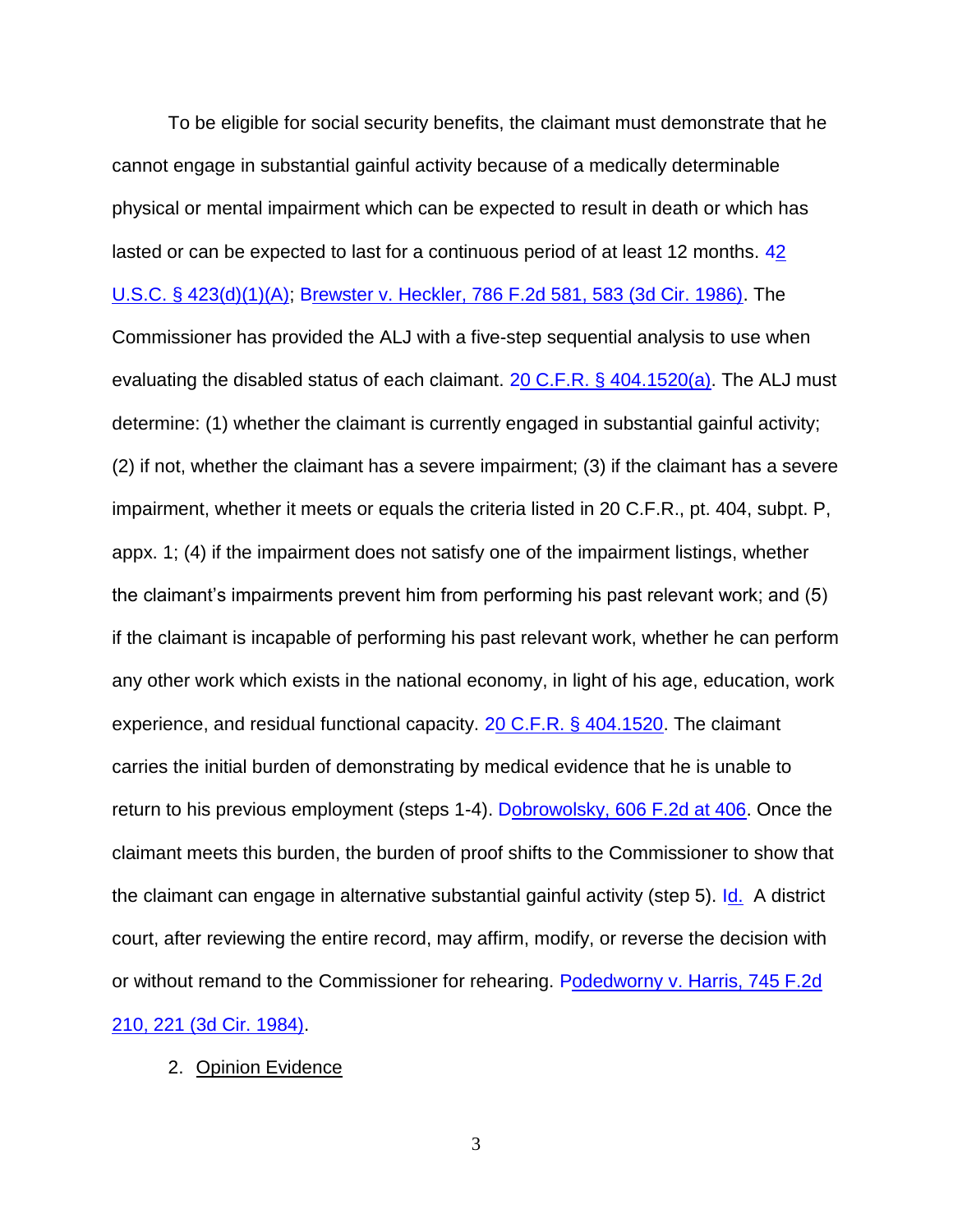Toner contends that the ALJ's decision is not supported by substantial evidence of record. More specifically, she takes issue with the "significant weight" that the ALJ gave to the opinion of the state agency non-examining physician and with the "limited or little weight" to the findings of every other treating or examining source. The amount of weight accorded to medical opinions is well-established. The ALJ will give more weight to opinions from a treating physician "since those sources are likely to be the medical professionals most able to provide a detailed, longitudinal picture of [a] claimant's medical impairment(s) and may bring a unique perspective to the medical evidence that cannot be obtained from the objective findings alone or from reports of individual examinations, such as consultative examinations or brief hospitalizations." [20 C.F.R. §](http://www.westlaw.com/Find/default.wl?rs=kmfn4.8&vr=2.0&kmvr=2.6&FindType=L&DB=1000547&DocName=20CFRS416.927&kmsource=da3.0)  [416.927\(c\)\(2\).](http://www.westlaw.com/Find/default.wl?rs=kmfn4.8&vr=2.0&kmvr=2.6&FindType=L&DB=1000547&DocName=20CFRS416.927&kmsource=da3.0) If the ALJ finds that "a treating source's opinion on the issue(s) of the nature and severity of [a claimants] impairment(s) is well-supported by medically acceptable clinical and laboratory diagnostic techniques and is not inconsistent with other substantial evidence [of] record," he must give that opinion controlling weight. *Id*. Also, "the more consistent an opinion is with the record as a whole, the more weight [the ALJ generally] will give to that opinion." *Id*[, § 416.927\(c\).](http://www.westlaw.com/Find/default.wl?rs=kmfn4.8&vr=2.0&kmvr=2.6&FindType=Y&cite=20CFRS416.927&kmsource=da3.0)

In the event of conflicting medical evidence, the Court of Appeals for the Third Circuit has explained:

"A cardinal principle guiding disability determinations is that the ALJ accord treating physicians' reports great weight, especially 'when their opinions reflect expert judgment based on continuing observation of the patient's condition over a prolonged period of time.'" *Morales v. Apfel*[, 225 F.3d 310, 317 \(3d Cir. 2000\)](http://www.westlaw.com/Find/default.wl?rs=kmfn4.8&vr=2.0&kmvr=2.6&FindType=Y&DB=0000506&serialnum=2000486883&kmsource=da3.0) (*quoting, Plummer v. Apfel*[, 186 F.3d 422, 429 \(3d Cir. 1999\)\)](http://www.westlaw.com/Find/default.wl?rs=kmfn4.8&vr=2.0&kmvr=2.6&FindType=Y&DB=0000506&serialnum=1999183945&kmsource=da3.0). However, "where … the opinion of a treating physician conflicts with that of a non-treating nonexamining physician, the ALJ may choose whom to credit" and may reject the treating physician's assessment if such rejection is based on contradictory medical evidence. *[Id](http://www.westlaw.com/Find/default.wl?rs=kmfn4.8&vr=2.0&kmvr=2.6&FindType=Y&DB=0000506&serialnum=1999183945&kmsource=da3.0)*. Similarly, under [20 C.F.R. § 416.927\(d\)\(2\),](http://www.westlaw.com/Find/default.wl?rs=kmfn4.8&vr=2.0&kmvr=2.6&FindType=L&DB=1000547&DocName=20CFRS416.927&kmsource=da3.0) the opinion of a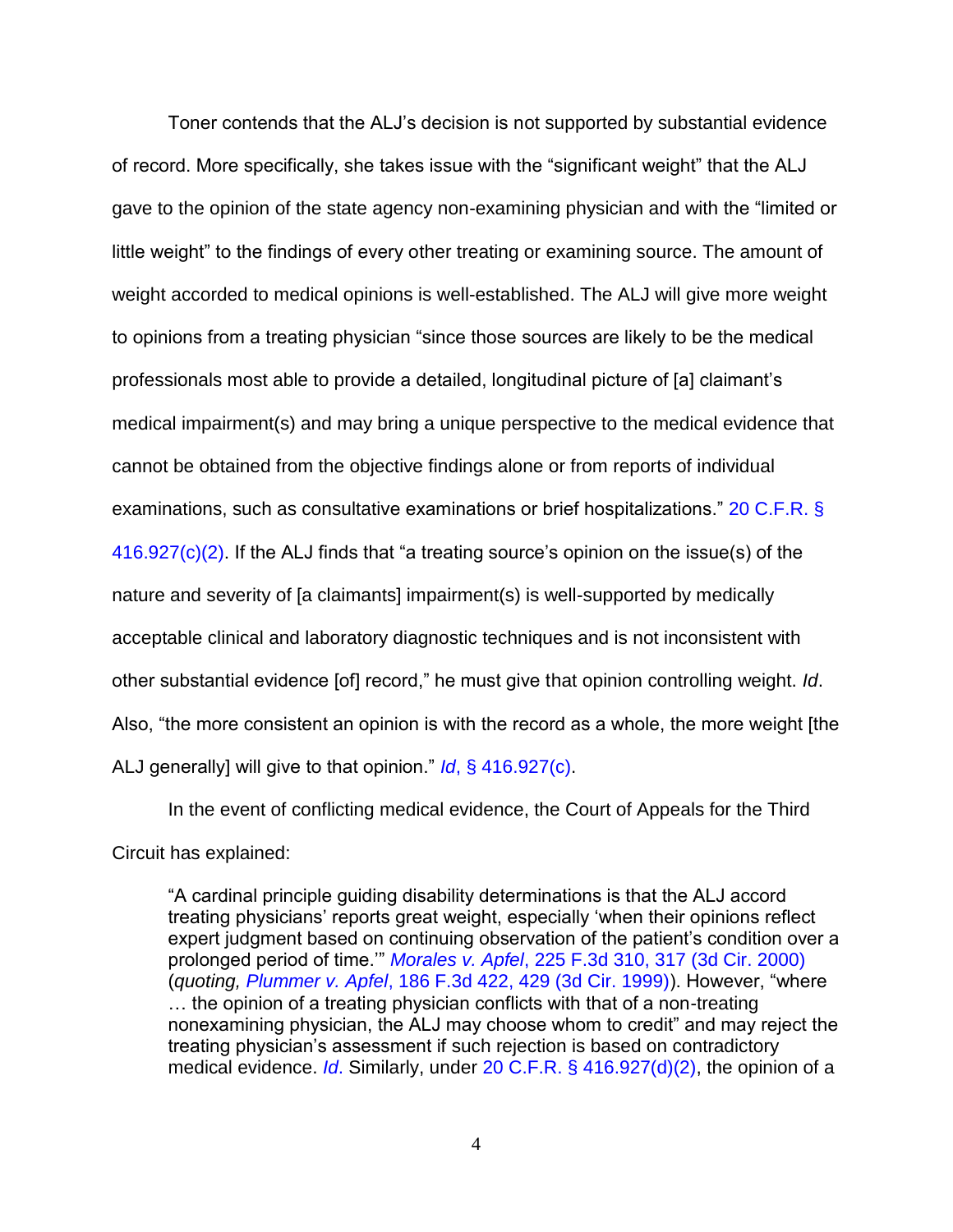treating physician is to be given controlling weight only when it is well-supported by medical evidence and is consistent with other evidence in the record.

### *Becker v. Comm'r. of Soc. Sec*[., Civ. No. 10-2517, 2010 WL 5078238, at \\* 5 \(3d Cir.](http://www.westlaw.com/Find/default.wl?rs=kmfn4.8&vr=2.0&kmvr=2.6&FindType=Y&DB=0000999&serialnum=2024075515&kmsource=da3.0)

[Dec. 14, 2010\).](http://www.westlaw.com/Find/default.wl?rs=kmfn4.8&vr=2.0&kmvr=2.6&FindType=Y&DB=0000999&serialnum=2024075515&kmsource=da3.0) Although the ALJ may choose who to credit when faced with a conflict, he "cannot reject evidence for no reason or for the wrong reason." *[Diaz v. Comm'r. of](http://www.westlaw.com/Find/default.wl?rs=kmfn4.8&vr=2.0&kmvr=2.6&FindType=Y&DB=0000506&serialnum=2019589100&kmsource=da3.0)  Soc. Sec*[., 577 F.3d 500, 505 \(3d Cir. 2009\).](http://www.westlaw.com/Find/default.wl?rs=kmfn4.8&vr=2.0&kmvr=2.6&FindType=Y&DB=0000506&serialnum=2019589100&kmsource=da3.0) Additionally, I note that state agency opinions merit significant consideration. *See* SSR 96-6p ("Because state agency medical and psychological consultants … are experts in the social security disability programs, … [20 C.F.R. §§ 404.1527\(f\)](http://www.westlaw.com/Find/default.wl?rs=kmfn4.8&vr=2.0&kmvr=2.6&FindType=L&DB=1000547&DocName=20CFRS404.1527&kmsource=da3.0) and 416.927(f) require [ALJs] … to consider their findings of fact about the nature and severity of an individual's impairment(s) ….").

After careful consideration, I reject Toner's contentions. The ALJ's decision to give the opinion offered by Toner's treating psychiatrist, Dr. Ittner, "little weight" was entirely appropriate. The ALJ explained that Dr. Ittner's opinion "appears to have been heavily based on the claimant's subjective reports, and is not consistent with her treatment record, including the treatment notes through Stairways." (R. 44) The ALJ found Toner's statements concerning the intensity, persistence, and limiting effects of her impairments to lack credibility. (R. 37) Toner did not challenge this finding on appeal. Consequently, the ALJ's discounting of Ittner's opinion on this basis is consistent with the case law. *See Roy v. Colvin*, 656 Fed. Appx. 816, 818 (9<sup>th</sup> Cir. 2016) (finding that substantial evidence of record supported the ALJ's rejection of the treating physician's opinion where it appeared to be derived from the claimant's self-reports which the ALJ found to lack credibility, and where it was inconsistent with other evidence of record.). Additionally, substantial evidence of record supports the ALJ's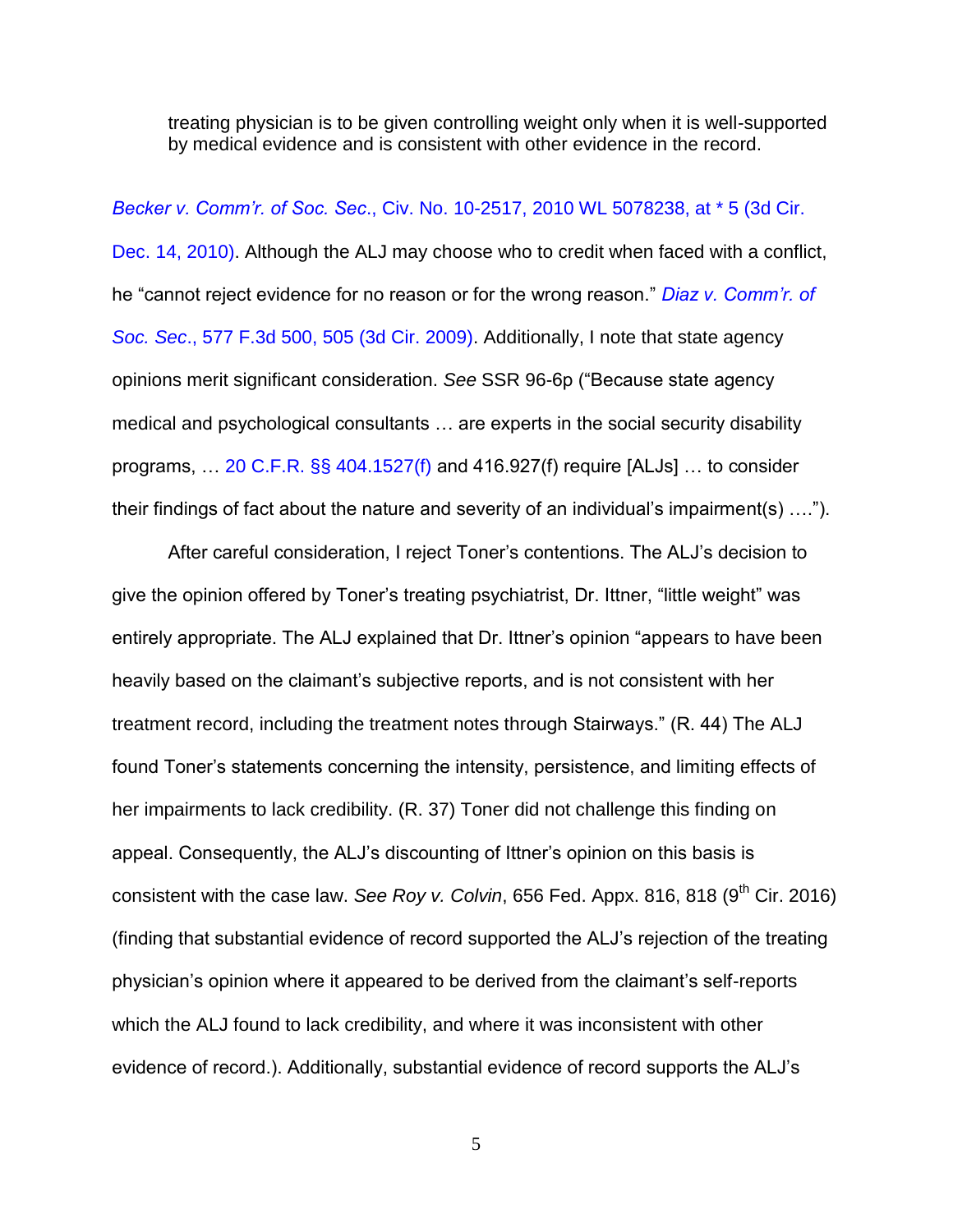conclusion that Dr. Ittner's opinion was inconsistent with the medical records. For instance, Toner's global assessment functioning (GAF") score improved from 20 to 45 by August of 2012 and to 55 in January of 2014. (R. 40-41) Further, treatment notes described Toner as "stable" and "doing well" and as having "fairly normal" mental status examinations. (R. 41) Toner herself reported an improved mood with less anxiety and depression. (R. 41) Records from September of 2013 indicated that Toner had progressed with her treatment and had been doing "very well" on her medication. (R. 41) Only a few months later, in December of 2013, Toner began her treatment at Stairways Behavioral Health. Her treatment goals included "managing anxiety and symptoms of PTSD" which, as the ALJ noted, "are not suggestive of a disabling level of impairment." (R. 41) Simply stated, these records are inconsistent with a finding that Toner had marked or extreme limitations in her ability to interact with co-workers or supervisors, or to respond to work pressures in a usual work setting, or to changes in a routine work setting, or that Toner would likely call off 3 days in a 5 day work week or would need 5 to 8 breaks per day in excess of 5-10 minutes per 8 hour workday. (R. 476).

Toner suggests that the opinion offered by Dr. Glenn Bailey, who performed a consultative examination in August of 2010, supports Dr. Ittner's opinion and that the ALJ erred in not giving more weight to Dr. Ittner's and Dr. Bailey's opinions. This argument is not compelling. As the ALJ noted, "[s]ome of Dr. Bailey's opinion is fairly consistent with the claimant's mental health treatment records, although it is given only limited weight because it predates the period at issue in this case and also represents just a snapshot assessment of functioning." (R. 42) Indeed, Dr. Bailey assigned Toner a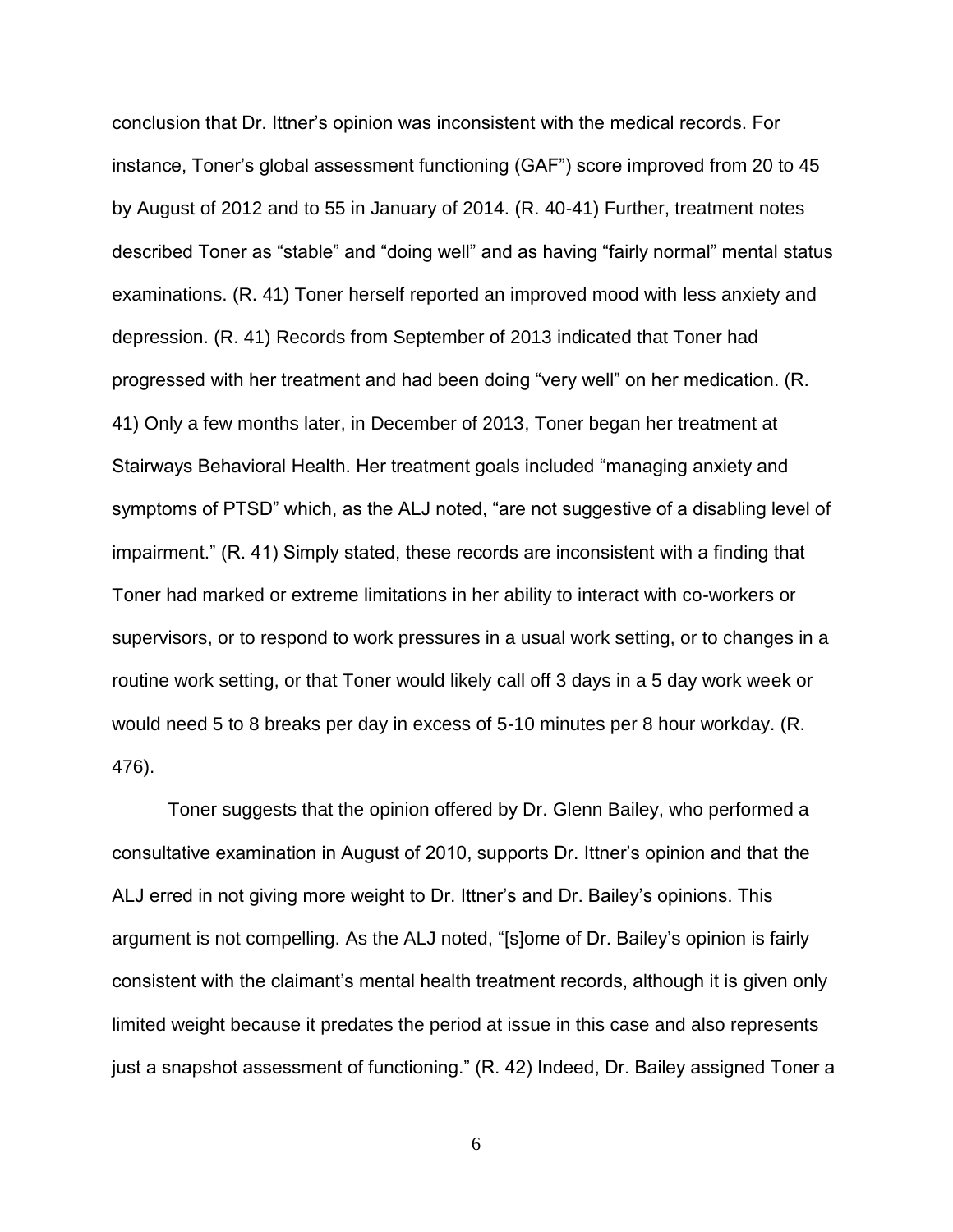GAF score of 55, indicating only moderate symptoms. (R. 42) Further, although Dr. Bailey assessed "marked limitations in responding appropriately to pressure and change in the work setting, … [no] more than slight limitations were assessed in the claimant's ability to work with short, simple instructions or to understand and remember even detailed instructions." (R. 42) Consequently, the ALJ's decision to give Dr. Bailey's opinion "limited weight" is entirely appropriate.

I also find the ALJ's decision to give Dr. Glenn Thompson's opinion ""little" weight is supported by substantial evidence of record. As the ALJ stated, Dr. Thompson's opinion appeared to have been largely based upon Toner's subjective statements. Additionally, it was inconsistent with objective findings and her treatment records, which, as stated above, documented "a positive response to treatment, with symptom exacerbations typically related to circumstantial factors and managed with medication adjustments." (R. 43)

In contrast, the ALJ's decision to accord the opinion of state psychiatric consultant Dr. Timothy Ostrich "significant weight" is supported by substantial evidence of record. As the ALJ found, Dr. Ostrich's conclusion that Toner had moderate or not significant limitations with regard to all work-related functional areas is consistent with her activities of daily living and the medical records. (R. 43-44)